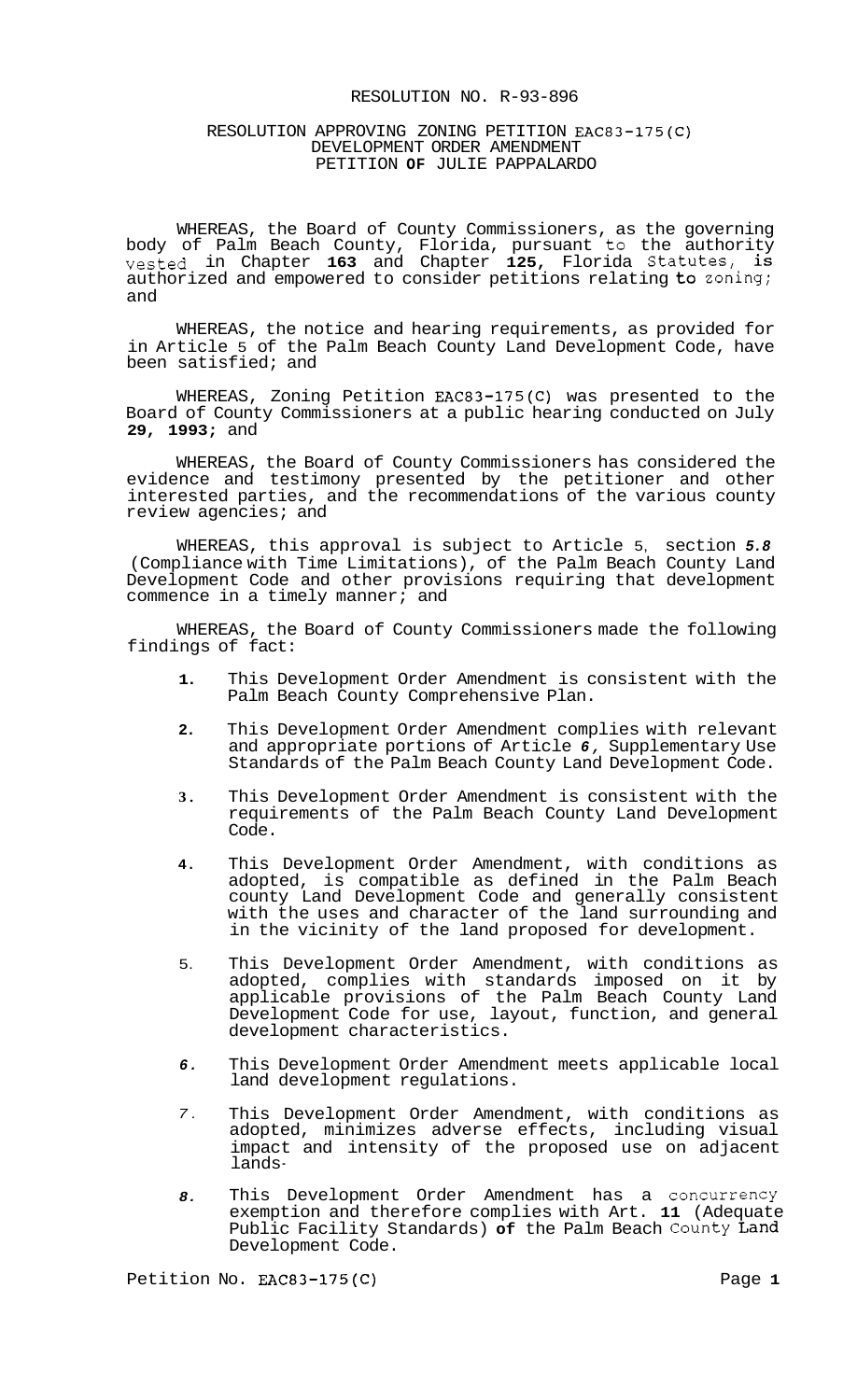- **9.** This Development Order Amendment, with conditions as adopted, minimizes environmental impacts, including but not limited to water, air, stormwater management,<br>wildlife, vegetation, wetlands and the natural wildlife, vegetation, functioning **of** the environment.
- **10.** This Development Order Amendment, with conditions **as**  adopted, will resuit in logical, timely and orderly development patterns.

WHEREAS, Article *5* of the Palm Beach County Land Development Code requires that the action of the Board **of** County Commissioners be adopted by resolution.

**NOW,** THEREFORE, BE IT RESOLVED BY THE BOARD OF COUNTY COMMISSIONERS OF PALM BEACH COUNTY, FLORIDA, that Zoning Petition EAC83-175(C), the petition of JULIE PAPPALARDO, by: KEVIN MCGINLEY, AGENT for a DEVELOPMENT ORDER AMENDMENT in the General Commercial (CG) Zoning District, to allow a LOUNGE, COCKTAIL (REQUESTED USE), in a previously approved Planned Commercial Development on a parcel of land legally described in EXHIBIT **A,** attached hereto and made a part hereof, and generally located on a vicinity sketch as shown on EXHIBIT B, attached hereto and made a part hereof, was approved on July **29, 1993,** subject to the conditions of approval described in EXHIBIT C, attached hereto and made a part hereof.

Commissioner **Roberts** moved for the approval **of** the Resolution.

The motion was seconded by Commissioner **Foster** 2016, upon being put to a vote, the vote **was** as follows:

| Mary McCarty, Chair | Aye<br>Aye |
|---------------------|------------|
| Burt Aaronson       |            |
| Ken Foster          | Ave        |
| Maude Ford Lee      | Absent     |
| Karen T. Marcus     | Ave        |
| Warren Newell       | Aye        |
| Carol A. Roberts    | Ave        |
|                     |            |

The Chair thereupon declared that the resolution was duly passed and adopted this 29th day of July, 1993.

APPROVED **AS** TO FORM AND LEGAL SUFFICIENCY PALM BEACH COUNTY, FLORIDA BY ITS BOARD OF COUNTY COMMISSIONERS

**ATTORNEY** 

BY: ice. /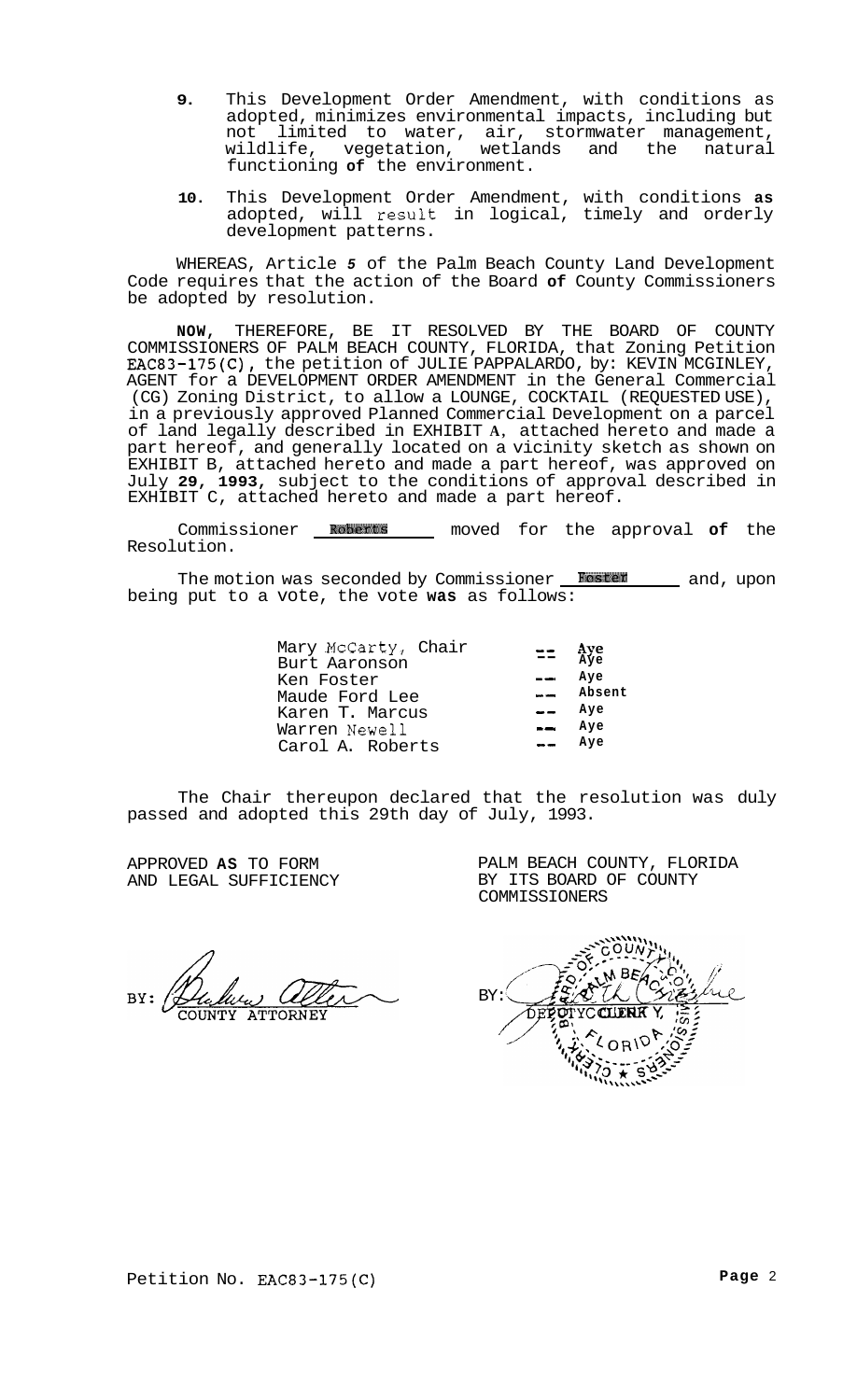# EXHIBIT B

## VICINITY SKETCH



**Page 4** 

..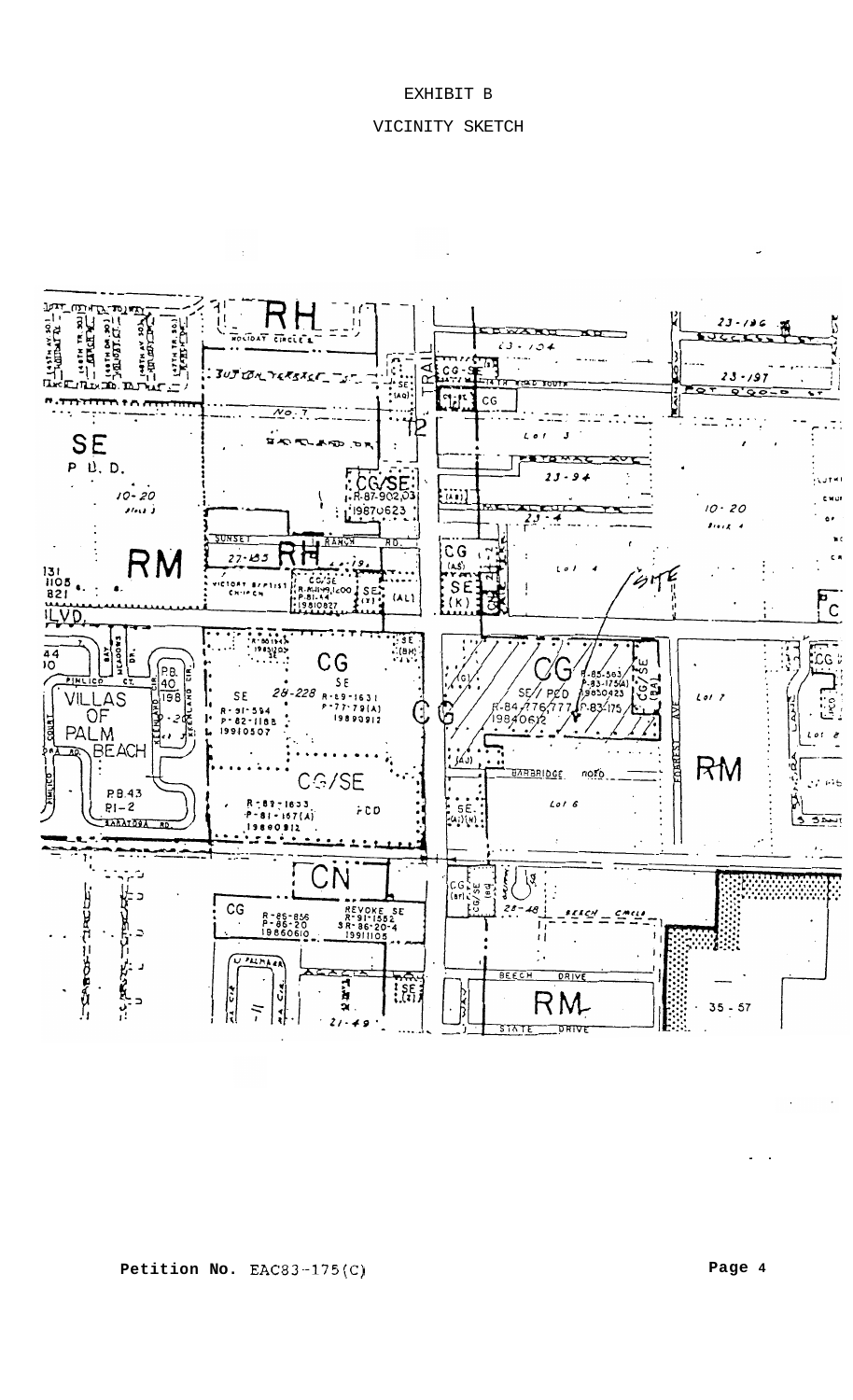## **EXHIBIT A**

#### LEGAL **DESCRIPTION**

The South one-half of Tract 5;\*.Blook'4, Section 12,..Township.44. .<br>South, Range<sub>: 4</sub>42; *East*, Plat'. No.. 1, Palm Beach Plantations, .accordin to,thr **plat thoreof,;rR rr,aord+d** *fc* Plat **Bcmk,lO, Papa 20., Pub1** *f* a **Racor;da** , **Palm** BarchlCounty; **Florida1** ..

 $\ddot{\phantom{a}}$ 

Exceptint the Wart. 60.00 feat thereof for Military Trail (S.R. No. 809) right of way also excepting the East 100 frat of the North ons-half of South one-half of raid Track 5;

**Topethrr** with

 $\mathbb{R}^2$ 

?ha North **onelhalf of** .Tract *5,* **Eloc~** *4,* **'Sact'ion'l2;..Tounrhip~44.'**  .South, **Range** *42.* **Kart, Plat ,No,** 'I, **,Palm** .Beach Plrntatioria,' 20, Publfc Racordr, **Palm** Beach County ,. Florida; . iccordin to the plat, tharaof, **aw.** recorded **in** Plat **Book** 10, **.,PAge,**  . .. ,. . . . . . -

. Excepting the Went 335,21 feet and the Kart 600,00 feet thereof, . rikht **:of way;** . . **ax measured along the North tract line of arid Tract. 5 . rxcepting** the North 60.00- faat' tharaof. for Forent. Hill Bou**a.** .\_ \_.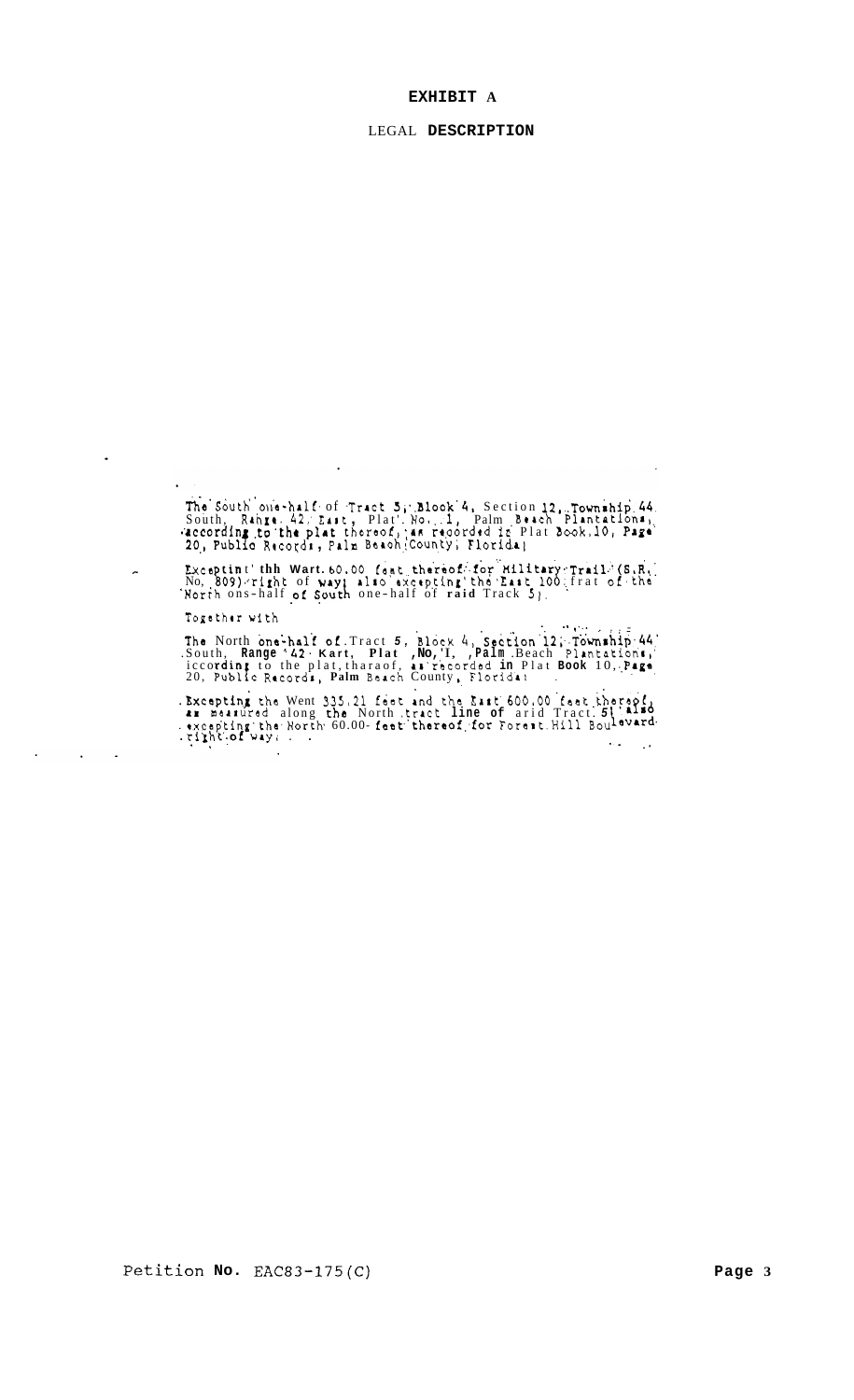## EXHIBIT C

## CONDITIONS **OF** APPROVAL

#### **A.** GENERAL

1. Condition No. 5 of Resolution R-85-1876E, which currently states:

**The developer shall continue to comply witt all previously approved conditions.** 

**Is** hereby amended to state:

All previous conditions of approval applicable **to** the subject property have been consolidated as contained herein. The petitioner shall comply with all previous conditions of approval, including original deadlines pursuant to Section 5.8 *of* the ULDC, as amended, tnless expressly modified. (MONITORING)

2. Prior to site plan certification, the site plan shall be **amended to reflect the following:** 

**a) provision of the required six-foot high solid masonry wall supplemented by 12' to 14' canopy trees planted at twenty feet on center along the South ancI East property boundaries abutting residential development.** 

**b) enclosed loading areas separated from any nearby residential areas by ten foot high wing walls.** 

*c)* **all mechanical and air conditioning equipment to be roof mounted and screened with parapets or be contained within the enclosed loading and service area.** 

**d) uniform architectural treatment of the shcpping center building to avoid a warehouse appearance on any facade facing residentially zoned property.** (Previously Condition No. 6 of Resolution R-84-777) (ZONING) Condition No. 6 of Resolution R-84-777)

**3.** Condition **No.** *7* of Resolution R-84-777 and Conditicn No. **3** of Resolution R-85-1876E, which currently states:

**The developer shall take reasonable precautions during the development of this property to insure that fugitive particulates (dust particles) from this project d3 not become a nuisance to neighboring properties.** 

**Is** hereby deleted. (REASON: Code requirement.)

**4.** Condition **No.** *8* **of** Resolution R-84-777 and Conditicn No. **4 of** Resolution R-85-1876E, which currently states:

**The developer shall take necessary measures during the development of this property to prevent pollutant runoff to neighboring and nearby surface waters.** 

Is hereby deleted. (REASON: Code requirement.)

- 5. **Dumpsters shall be located within the encasemen'x as shown on site plan Exhibit #18.** (Previously Condition No. **10** of Resolution R-84-777) (ZONING)
- 6. No storage. or placement of any materials, refuse, **equipment or accumulated debris shall be allowed in the rear of the shopping center.** (Previously Conditicn No. **10** of Resolution R-84-777) (ZONING)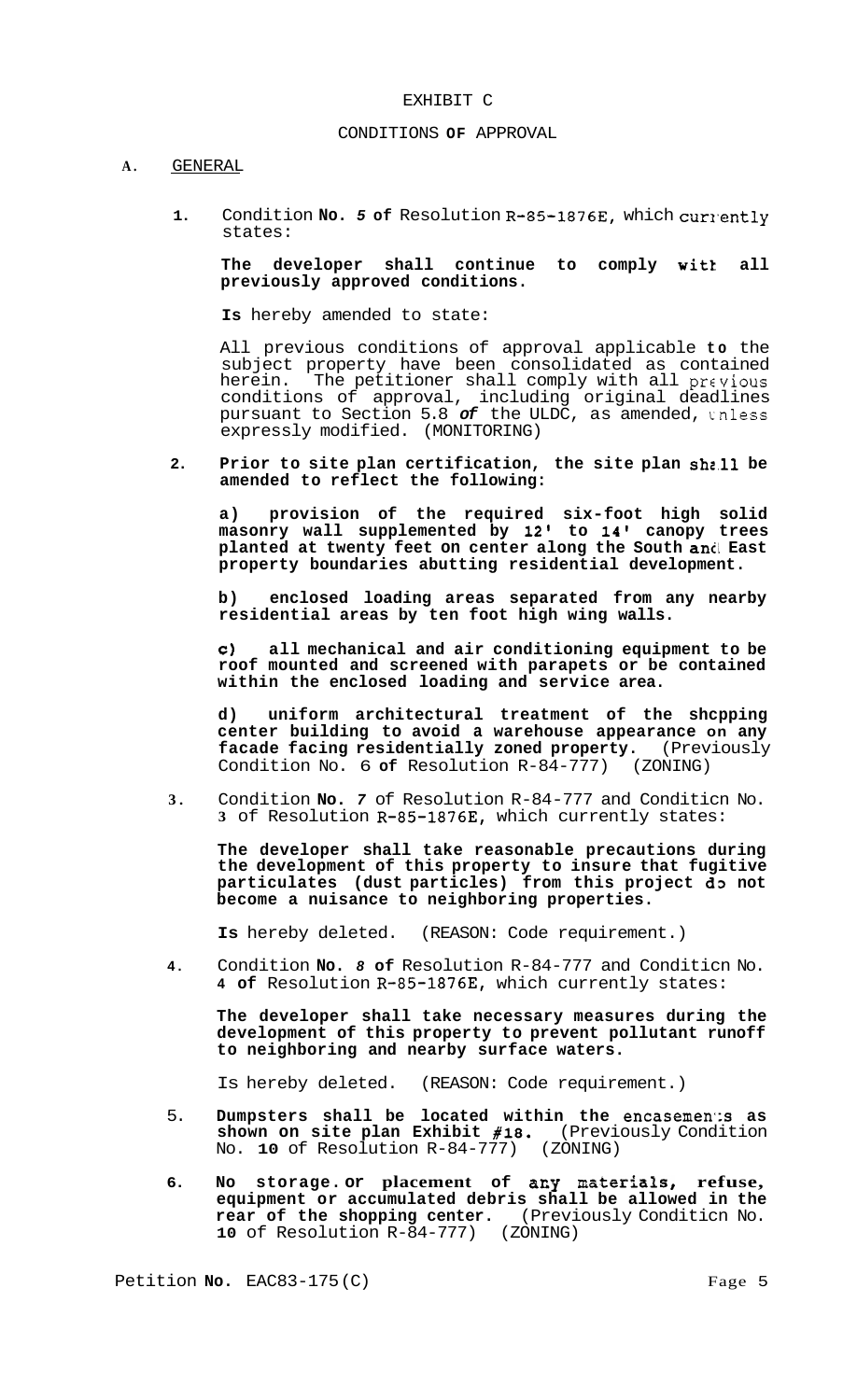- 7. **NO parking of any vehicles along the rear of the s1,opping center except in designated spaces or unloading areas.**   $(Previously Condition No. 11 of Resolution R- $\{4-777\}$ )$ (ZONING)
- 8. **The loading areas shall be located near the Western end of the property as shown on the Site Plan Exhibit** # **18.**  This area shall be depressed and enclosed with a 10' wing **wall.** (Previously Condition No. 12 of Resolutior R-84- 777) (ZONING)
- **9. Developer shall preserve existing significant vegetation on site wherever possible into interior parking islands in the landscaped perimeter of the project. Developer shall also take appropriate steps to protect these areas during construction.** (Previously Condition No. **14** of Resolution R-84-777)
- **10. Prior to site plan certification the site plan shall be revised to reflect the following:**

**a) A building layout or design that addresses the need for left field viewing from vehicles exiting the**  westernmost drive up teller lanes, or a mirror *iesign* **shall be provided to ensure proper visibility.** 

**b) Removal of the two southernmost fort (40) degree/angles parking stalls that require backing onto the internal parking lot access corridor.** (Previously Condition No. **1** of Resolution R-85-1876E) (ZONING)

- **11. Landscaping shall be installed in accordance wil:h the county landscape code, approved conditions, and g,caphic representations presented to the Planning Commissim and the Board of County Commissioners.** (Previously Conllition No. **2** of Resolution R-85-1876E) (ZONING)
- 12. Condition **No.** 7 of Resolution R-85-1876E, which cur::ently states:

The petitioner shall present a notarized Affidavit of **Disclosure at the Zoning Authority meeting.** 

**Is** hereby deleted. (REASON: Code requirement.)

- **13. The proposal shall be liaited to five** *(5)* **drive-up l:eller windows.** (Previously Condition No. 8 of Resolution R-85- 1876E) (ZONING)
- 14. No outdoor audible noises outside the structure site shall be permitted. (CODL ENFORCEMENT)
- **B.** HEALTH
	- **1** Sewer service is available to the property, therefore, no septic tank shall be permitted on this site. All existing onsite sewage disposal systems must be abaridoned in accordance with Chapter 10D-6, FAC and Palm Beach County ECR-I . (HEALTH)
	- 2. Water service is available to the property, therefore, **no** well shall be permitted on the site to provide pctable water. All existing onsite potable water supply systems must be abandoned in accordance with Palm Beach County ECR-I1 . (HEALTH)